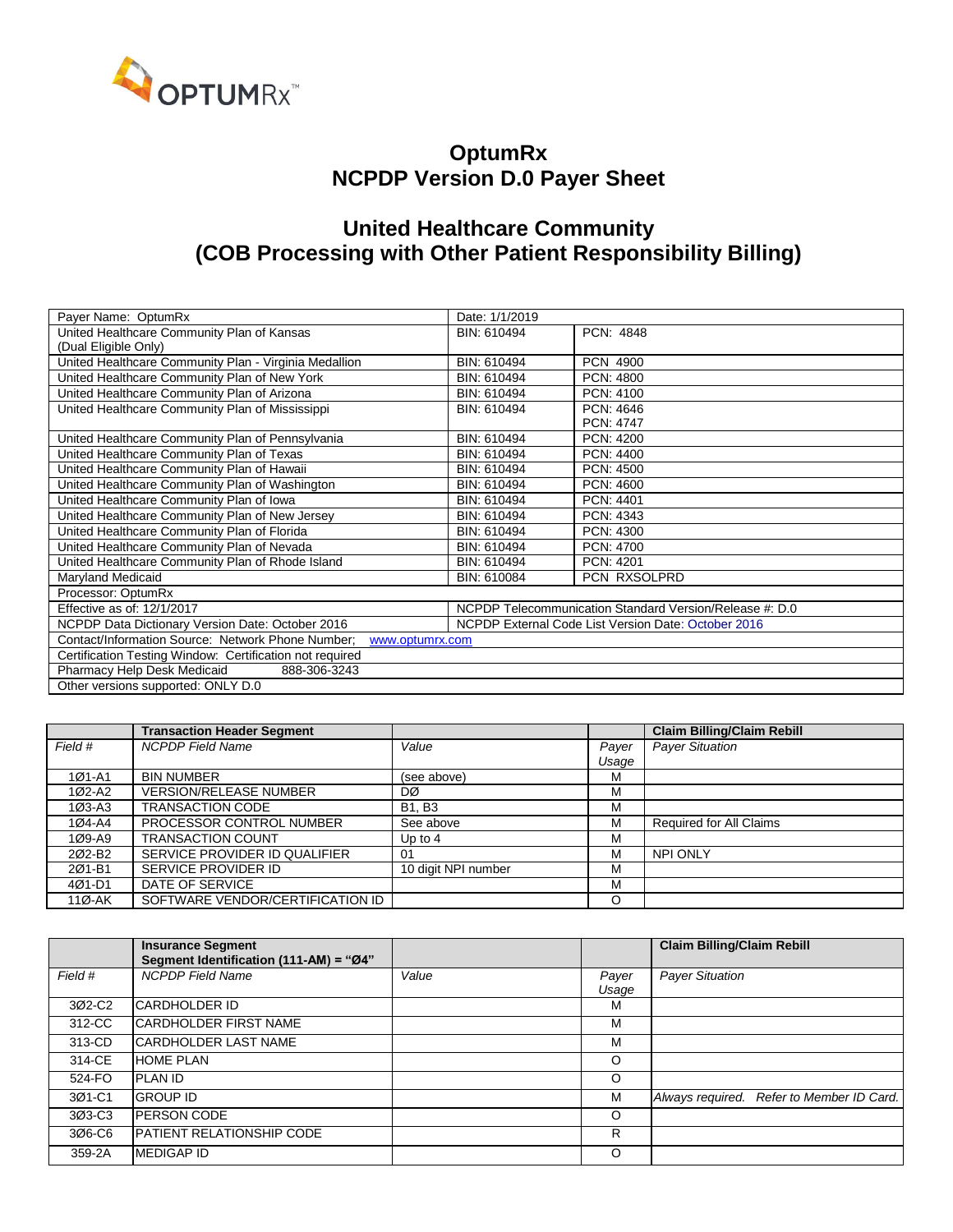

|         | <b>Insurance Segment</b>               |       |       | <b>Claim Billing/Claim Rebill</b> |
|---------|----------------------------------------|-------|-------|-----------------------------------|
|         | Segment Identification (111-AM) = "Ø4" |       |       |                                   |
| Field # | <b>NCPDP</b> Field Name                | Value | Payer | <b>Payer Situation</b>            |
|         |                                        |       | Usaqe |                                   |
| 36Ø-2B  | <b>IMEDICAID INDICATOR</b>             |       | O     |                                   |
| 361-2D  | <b>IPROVIDER ACCEPT ASSIGNMENT</b>     |       | O     |                                   |
|         | <b>INDICATOR</b>                       |       |       |                                   |
| 997-G2  | ICMS PART D DEFINED QUALIFIED          |       | O     |                                   |
|         | <b>FACILITY</b>                        |       |       |                                   |
| 115-N5  | <b>IMEDICAID ID NUMBER</b>             |       | O     |                                   |

|        | <b>Patient Segment</b><br>Segment Identification (111-AM) = "Ø1" |       |                | <b>Claim Billing/Claim Rebill</b> |
|--------|------------------------------------------------------------------|-------|----------------|-----------------------------------|
| Field  | <b>NCPDP</b> Field Name                                          | Value | Payer<br>Usage | <b>Payer Situation</b>            |
| 331-CX | PATIENT ID QUALIFIER                                             |       | O              |                                   |
| 332-CY | <b>PATIENT ID</b>                                                |       | O              |                                   |
| 3Ø4-C4 | <b>DATE OF BIRTH</b>                                             |       | R              |                                   |
| 3Ø5-C5 | IPATIENT GENDER CODE                                             |       | R              |                                   |
| 31Ø-CA | PATIENT FIRST NAME                                               |       | R              |                                   |
| 311-CB | IPATIENT LAST NAME                                               |       | R              |                                   |
| 322-CM | <b>PATIENT STREET ADDRESS</b>                                    |       | O              |                                   |
| 323-CN | <b>PATIENT CITY ADDRESS</b>                                      |       | O              |                                   |
| 324-CO | <b>PATIENT STATE / PROVINCE ADDRESS</b>                          |       | O              |                                   |
| 325-CP | PATIENT ZIP/POSTAL ZONE                                          |       | O              |                                   |
| 326-CQ | IPATIENT PHONE NUMBER                                            |       | O              |                                   |
| 3Ø7-C7 | <b>IPLACE OF SERVICE</b>                                         |       | S              |                                   |
| 333-CZ | <b>EMPLOYER ID</b>                                               |       | O              |                                   |
| 384-4X | <b>PATIENT RESIDENCE</b>                                         |       | $\circ$        |                                   |

|         | <b>Claim Segment</b><br>Segment Identification (111-AM) = "Ø7" |                     |                | <b>Claim Billing/Claim Rebill</b>                                           |
|---------|----------------------------------------------------------------|---------------------|----------------|-----------------------------------------------------------------------------|
| Field # | <b>NCPDP</b> Field Name                                        | Value               | Payer<br>Usage | <b>Payer Situation</b>                                                      |
| 455-EM  | PRESCRIPTION/SERVICE REFERENCE<br><b>NUMBER QUALIFIER</b>      | $Ø1 = Rx Billing$   | M              |                                                                             |
| 4Ø2-D2  | PRESCRIPTION/SERVICE REFERENCE<br><b>NUMBER</b>                |                     | M              |                                                                             |
| 436-E1  | PRODUCT/SERVICE ID QUALIFIER                                   |                     | M              |                                                                             |
| 407-D7  | PRODUCT/SERVICE ID                                             |                     | M              |                                                                             |
| 442-E7  | <b>QUANTITY DISPENSED</b>                                      |                     | R              |                                                                             |
| 4Ø3-D3  | <b>FILL NUMBER</b>                                             |                     | R              |                                                                             |
| 405-D5  | <b>DAYS SUPPLY</b>                                             |                     | R              |                                                                             |
| 4Ø6-D6  | COMPOUND CODE                                                  |                     | R              |                                                                             |
| 4Ø8-D8  | DISPENSE AS WRITTEN (DAW)/PRODUCT<br><b>SELECTION CODE</b>     |                     | R              |                                                                             |
| 414-DE  | DATE PRESCRIPTION WRITTEN                                      |                     | $\overline{R}$ |                                                                             |
| 415-DF  | NUMBER OF REFILLS AUTHORIZED                                   |                     | $\circ$        |                                                                             |
| 419-DJ  | PRESCRIPTION ORIGIN CODE                                       |                     | R              |                                                                             |
| 354-NX  | SUBMISSION CLARIFICATION CODE<br><b>COUNT</b>                  | Maximum count of 3. | $\Omega$       | Required if Submission Clarification Code<br>(42Ø-DK) is used.              |
| 42Ø-DK  | SUBMISSION CLARIFICATION CODE                                  |                     | $\Omega$       |                                                                             |
| 3Ø8-C8  | OTHER COVERAGE CODE                                            | 00, 03, 04, 08      | <b>RW</b>      |                                                                             |
| 453-EJ  | ORIGINALLY PRESCRIBED<br>PRODUCT/SERVICE ID QUALIFIER          |                     | $\circ$        | Required if Originally Prescribed<br>Product/Service Code (455-EA) is used. |
| 445-EA  | ORIGINALLY PRESCRIBED<br>PRODUCT/SERVICE CODE                  |                     | $\circ$        |                                                                             |
| 446-EB  | ORIGINALLY PRESCRIBED QUANTITY                                 |                     | $\circ$        |                                                                             |
| 418-DI  | <b>LEVEL OF SERVICE</b>                                        |                     | $\circ$        |                                                                             |
| 461-EU  | PRIOR AUTHORIZATION TYPE CODE                                  |                     | <b>RW</b>      | Varies by plan                                                              |
| 462-EV  | PRIOR AUTHORIZATION NUMBER<br><b>SUBMITTED</b>                 |                     | <b>RW</b>      | Varies by plan                                                              |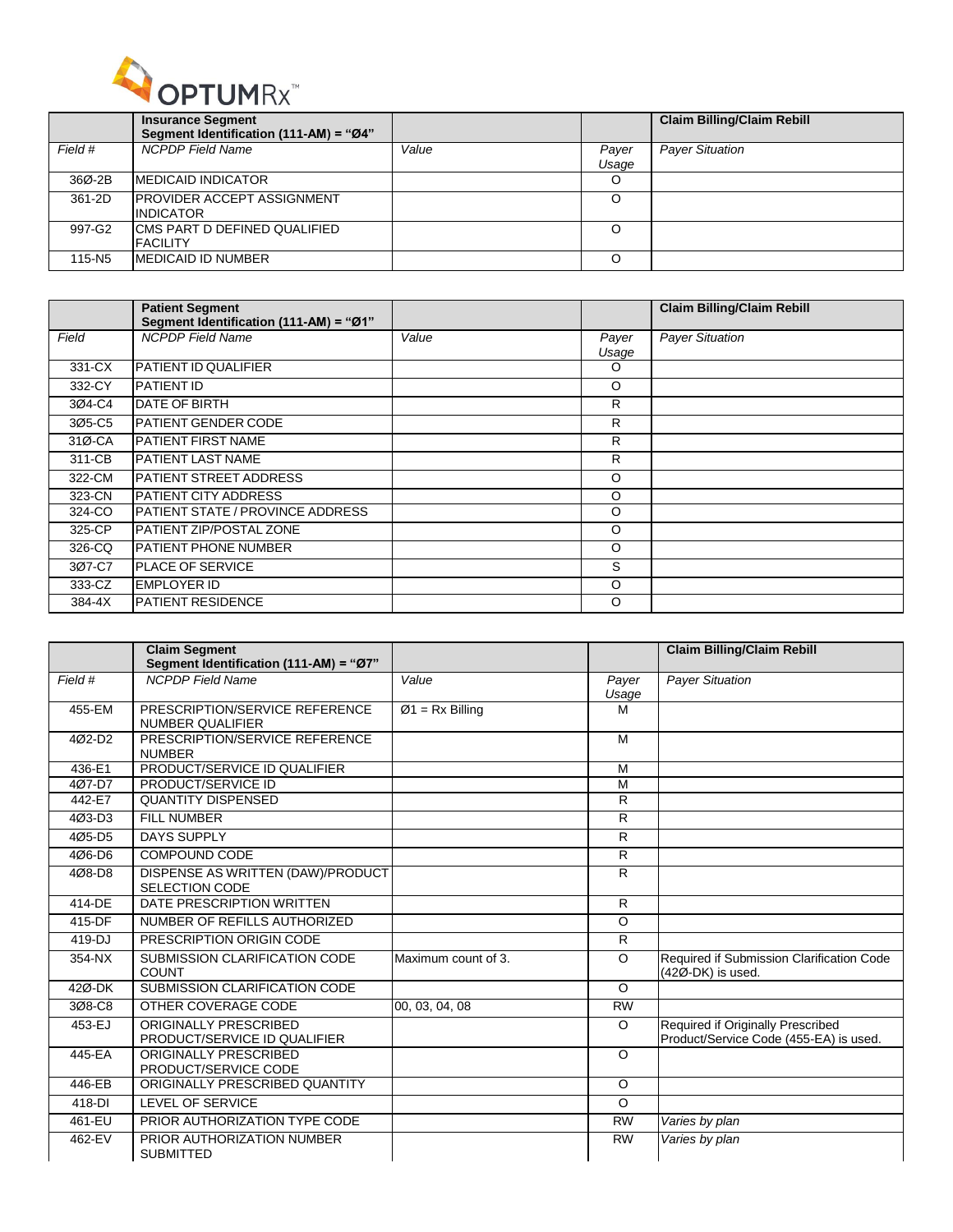

|         | <b>Claim Segment</b><br>Segment Identification (111-AM) = "Ø7" |       |                | <b>Claim Billing/Claim Rebill</b> |
|---------|----------------------------------------------------------------|-------|----------------|-----------------------------------|
| Field # | <b>NCPDP Field Name</b>                                        | Value | Payer<br>Usage | <b>Payer Situation</b>            |
| 995-E2  | ROUTE OF ADMINISTRATION                                        |       |                |                                   |
| 996-G1  | COMPOUND TYPE                                                  |       |                |                                   |
| 147-U7  | <b>PHARMACY SERVICE TYPE</b>                                   |       |                |                                   |

|         | <b>Prescriber Segment</b><br>Segment Identification (111-AM) = "Ø3" |       |                | <b>Claim Billing/Claim Rebill</b>            |
|---------|---------------------------------------------------------------------|-------|----------------|----------------------------------------------|
| Field # | <b>NCPDP</b> Field Name                                             | Value | Payer<br>Usage | <b>Payer Situation</b>                       |
| 466-EZ  | <b>PRESCRIBER ID QUALIFIER</b>                                      |       | м              |                                              |
| 411-DB  | <b>PRESCRIBER ID</b>                                                |       | M              | NPI should be submitted whenever<br>possible |
| 427-DR  | <b>PRESCRIBER LAST NAME</b>                                         |       | O              |                                              |
| 498-PM  | PRESCRIBER PHONE NUMBER                                             |       | O              |                                              |
| 468-2E  | PRIMARY CARE PROVIDER ID QUALIFIER                                  |       | O              |                                              |
| 421-DL  | <b>PRIMARY CARE PROVIDER ID</b>                                     |       | O              |                                              |
| 47Ø-4E  | PRIMARY CARE PROVIDER LAST NAME                                     |       | O              |                                              |
| 364-2J  | <b>PRESCRIBER FIRST NAME</b>                                        |       | O              |                                              |
| 365-2K  | <b>PRESCRIBER STREET ADDRESS</b>                                    |       | O              |                                              |
| 366-2M  | <b>PRESCRIBER CITY ADDRESS</b>                                      |       | O              |                                              |
| 367-2N  | <b>PRESCRIBER STATE/PROVINCE</b><br><b>ADDRESS</b>                  |       | O              |                                              |
| 368-2P  | <b>PRESCRIBER ZIP/POSTAL ZONE</b>                                   |       | O              |                                              |

## **Scenario 2- Other Payer-Patient Responsibility Amount Repetitions**

|         | <b>Coordination of Benefits/Other</b><br><b>Payments Segment</b><br>Segment Identification (111-AM) = "Ø5" |                      |                | <b>Claim Billing/Claim Rebill</b><br>Scenario 2- Other Payer-Patient<br>Responsibility Amount Repetitions and<br>Benefit Stage Repetitions Only               |
|---------|------------------------------------------------------------------------------------------------------------|----------------------|----------------|---------------------------------------------------------------------------------------------------------------------------------------------------------------|
| Field # | <b>NCPDP</b> Field Name                                                                                    | Value                | Payer<br>Usage | <b>Payer Situation</b>                                                                                                                                        |
| 337-4C  | <b>COORDINATION OF BENEFITS/OTHER</b><br><b>PAYMENTS COUNT</b>                                             | Maximum count of 9.  | M              |                                                                                                                                                               |
| 338-5C  | OTHER PAYER COVERAGE TYPE                                                                                  |                      | M              |                                                                                                                                                               |
| 339-6C  | OTHER PAYER ID QUALIFIER                                                                                   |                      | R              |                                                                                                                                                               |
| 34Ø-7C  | OTHER PAYER ID                                                                                             |                      | $\mathsf{R}$   |                                                                                                                                                               |
| 443-E8  | OTHER PAYER DATE                                                                                           |                      | R              |                                                                                                                                                               |
| 471-5E  | OTHER PAYER REJECT COUNT                                                                                   | Maximum count of 5.  | <b>RW</b>      | Imp Guide: Required if Other Payer Reject<br>Code (472-6E) is used.                                                                                           |
| 472-6E  | OTHER PAYER REJECT CODE                                                                                    |                      | <b>RW</b>      | Imp Guide: Required when the other payer has<br>denied the payment for the billing.                                                                           |
| 353-NR  | OTHER PAYER-PATIENT<br><b>RESPONSIBILITY AMOUNT COUNT</b>                                                  | Maximum count of 25. | <b>RW</b>      | Imp Guide: Required if Other Payer-Patient<br>Responsibility Amount Qualifier (351-NP) is<br>used.<br>Payer Requirement: (any unique payer<br>requirement(s)) |
| 351-NP  | OTHER PAYER-PATIENT<br>RESPONSIBILITY AMOUNT QUALIFIER                                                     |                      | <b>RW</b>      | Imp Guide: Required if Other Payer-Patient<br>Responsibility Amount (352-NQ) is used.<br>Payer Requirement: (any unique payer<br>requirement(s))              |
| 352-NQ  | OTHER PAYER-PATIENT<br><b>RESPONSIBILITY AMOUNT</b>                                                        |                      | R              |                                                                                                                                                               |
| 392-MU  | <b>BENEFIT STAGE COUNT</b>                                                                                 | Maximum count of 4.  |                |                                                                                                                                                               |
| 393-MV  | <b>BENEFIT STAGE QUALIFIER</b>                                                                             |                      |                |                                                                                                                                                               |
| 394-MW  | <b>BENEFIT STAGE AMOUNT</b>                                                                                |                      |                |                                                                                                                                                               |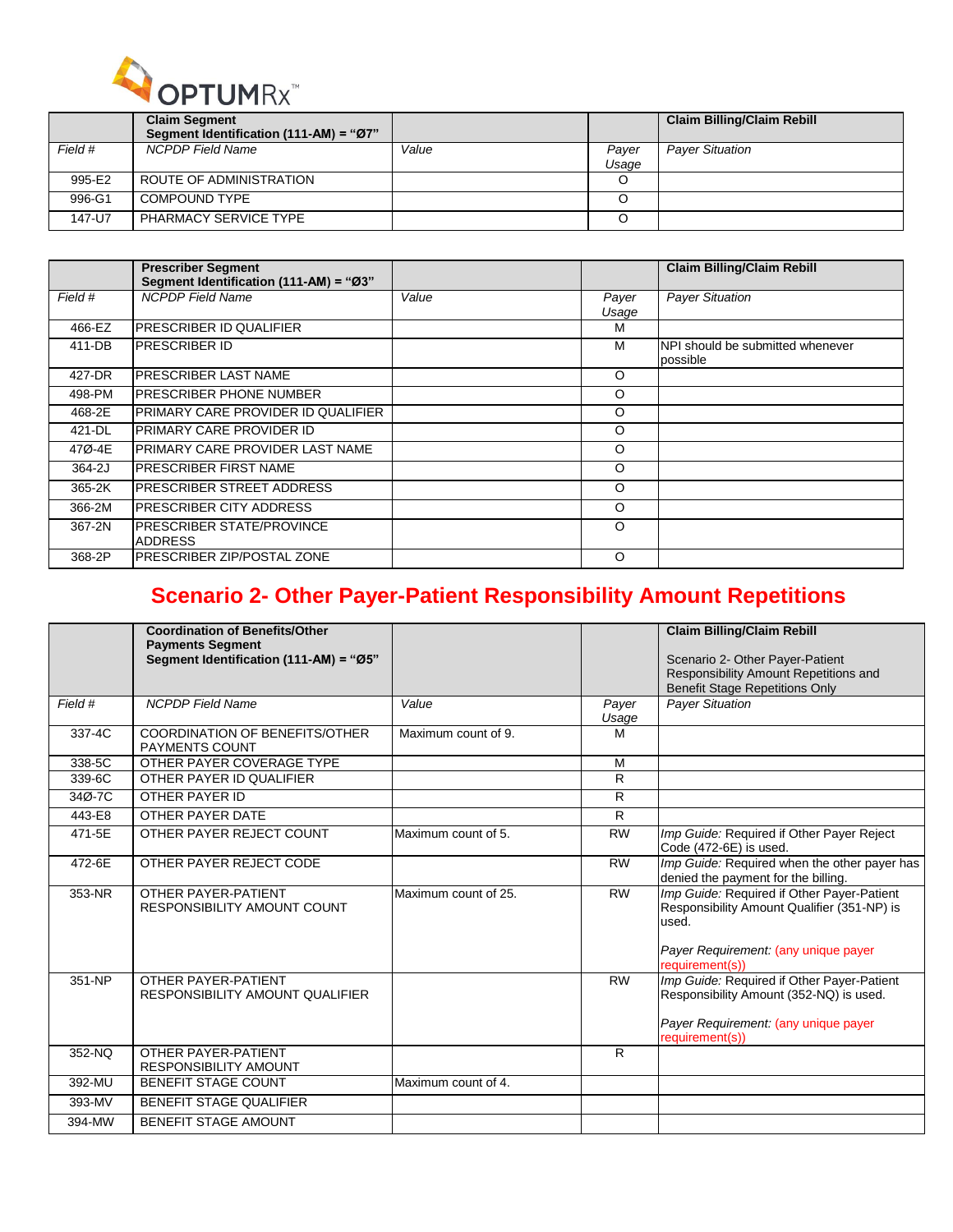

|         | <b>Pricing Segment</b><br>Segment Identification (111-AM) = "11" |       |                | <b>Claim Billing/Claim Rebill</b> |
|---------|------------------------------------------------------------------|-------|----------------|-----------------------------------|
| Field # | <b>NCPDP</b> Field Name                                          | Value | Payer<br>Usage | This segment is always sent       |
| 4Ø9-D9  | INGREDIENT COST SUBMITTED                                        |       | R              |                                   |
| 412-DC  | <b>DISPENSING FEE SUBMITTED</b>                                  |       | R              |                                   |
| 438-E3  | <b>INCENTIVE AMOUNT SUBMITTED</b>                                |       | $\circ$        |                                   |
| 481-HA  | IFLAT SALES TAX AMOUNT SUBMITTED                                 |       | $\circ$        |                                   |
| 482-GE  | PERCENTAGE SALES TAX AMOUNT<br><b>SUBMITTED</b>                  |       | $\circ$        |                                   |
| 483-HE  | PERCENTAGE SALES TAX RATE<br><b>SUBMITTED</b>                    |       | S              |                                   |
| 484-JE  | PERCENTAGE SALES TAX BASIS<br><b>SUBMITTED</b>                   |       | S              |                                   |
| 426-DQ  | USUAL AND CUSTOMARY CHARGE                                       |       | M              |                                   |
| 43Ø-DU  | <b>GROSS AMOUNT DUE</b>                                          |       | м              |                                   |
| 423-DN  | <b>BASIS OF COST DETERMINATION</b>                               |       | R              |                                   |

|         | <b>DUR/PPS Segment</b><br>Segment Identification (111-AM) = "Ø8" |                           |                | <b>Claim Billing/Claim Rebill</b> |
|---------|------------------------------------------------------------------|---------------------------|----------------|-----------------------------------|
| Field # | NCPDP Field Name                                                 | Value                     | Payer<br>Usaqe | <b>Payer Situation</b>            |
| 473-7E  | <b>IDUR/PPS CODE COUNTER</b>                                     | Maximum of 9 occurrences. | <b>RW</b>      |                                   |
| 439-E4  | <b>IREASON FOR SERVICE CODE</b>                                  |                           | <b>RW</b>      |                                   |
| 44Ø-E5  | <b>IPROFESSIONAL SERVICE CODE</b>                                |                           | <b>RW</b>      |                                   |
| 441-E6  | <b>IRESULT OF SERVICE CODE</b>                                   |                           | <b>RW</b>      |                                   |

|         | <b>Compound Segment</b><br>Segment Identification (111-AM) = "1Ø" | <b>Optional Segment</b><br><b>Required for Compounds</b> |                | <b>Claim Billing/Claim Rebill</b>                                                                       |
|---------|-------------------------------------------------------------------|----------------------------------------------------------|----------------|---------------------------------------------------------------------------------------------------------|
| Field # | <b>NCPDP Field Name</b>                                           | Value                                                    | Payer<br>Usage | <b>Payer Situation</b>                                                                                  |
| 45Ø-EF  | COMPOUND DOSAGE FORM<br><b>DESCRIPTION CODE</b>                   |                                                          | <b>RW</b>      | Required when compound is being<br>submitted.                                                           |
| 451-EG  | COMPOUND DISPENSING UNIT FORM<br><b>INDICATOR</b>                 |                                                          | <b>RW</b>      |                                                                                                         |
| 447-EC  | COMPOUND INGREDIENT COMPONENT<br>COUNT                            | Maximum 25 ingredients                                   | <b>RW</b>      |                                                                                                         |
| 488-RE  | COMPOUND PRODUCT ID QUALIFIER                                     |                                                          | <b>RW</b>      |                                                                                                         |
| 489-TE  | COMPOUND PRODUCT ID                                               |                                                          | <b>RW</b>      |                                                                                                         |
| 448-ED  | COMPOUND INGREDIENT QUANTITY                                      |                                                          | <b>RW</b>      |                                                                                                         |
| 449-EE  | COMPOUND INGREDIENT DRUG COST                                     |                                                          | <b>RW</b>      | Required if needed for receiver claim<br>determination when multiple products are<br>billed.            |
| 49Ø-UE  | COMPOUND INGREDIENT BASIS OF COST<br><b>DETERMINATION</b>         |                                                          | <b>RW</b>      | Imp Guide: Required if needed for receiver<br>claim determination when multiple products<br>are billed. |
| 362-2G  | <b>COMPOUND INGREDIENT MODIFIER</b><br><b>CODE COUNT</b>          | Maximum count of 10.                                     | $\circ$        | Imp Guide: Required when Compound<br>Ingredient Modifier Code (363-2H) is sent.                         |
| 363-2H  | COMPOUND INGREDIENT MODIFIER<br>CODE                              |                                                          | $\Omega$       |                                                                                                         |

|         | <b>Clinical Segment</b><br>Segment Identification (111-AM) = "13" |                     |                | <b>Claim Billing/Claim Rebill</b>                                                                      |
|---------|-------------------------------------------------------------------|---------------------|----------------|--------------------------------------------------------------------------------------------------------|
| Field # | <b>NCPDP</b> Field Name                                           | Value               | Payer<br>Usage | <b>Payer Situation</b>                                                                                 |
| 491-VE  | <b>DIAGNOSIS CODE COUNT</b>                                       | Maximum count of 5. | O              | Imp Guide: Required if Diagnosis Code<br>Qualifier (492-WE) and Diagnosis Code<br>$(424-DO)$ are used. |
| 492-WE  | <b>IDIAGNOSIS CODE QUALIFIER</b>                                  |                     | O              | Imp Guide: Required if Diagnosis Code<br>$(424-DO)$ is used.                                           |
| 424-DO  | <b>DIAGNOSIS CODE</b>                                             |                     | O              |                                                                                                        |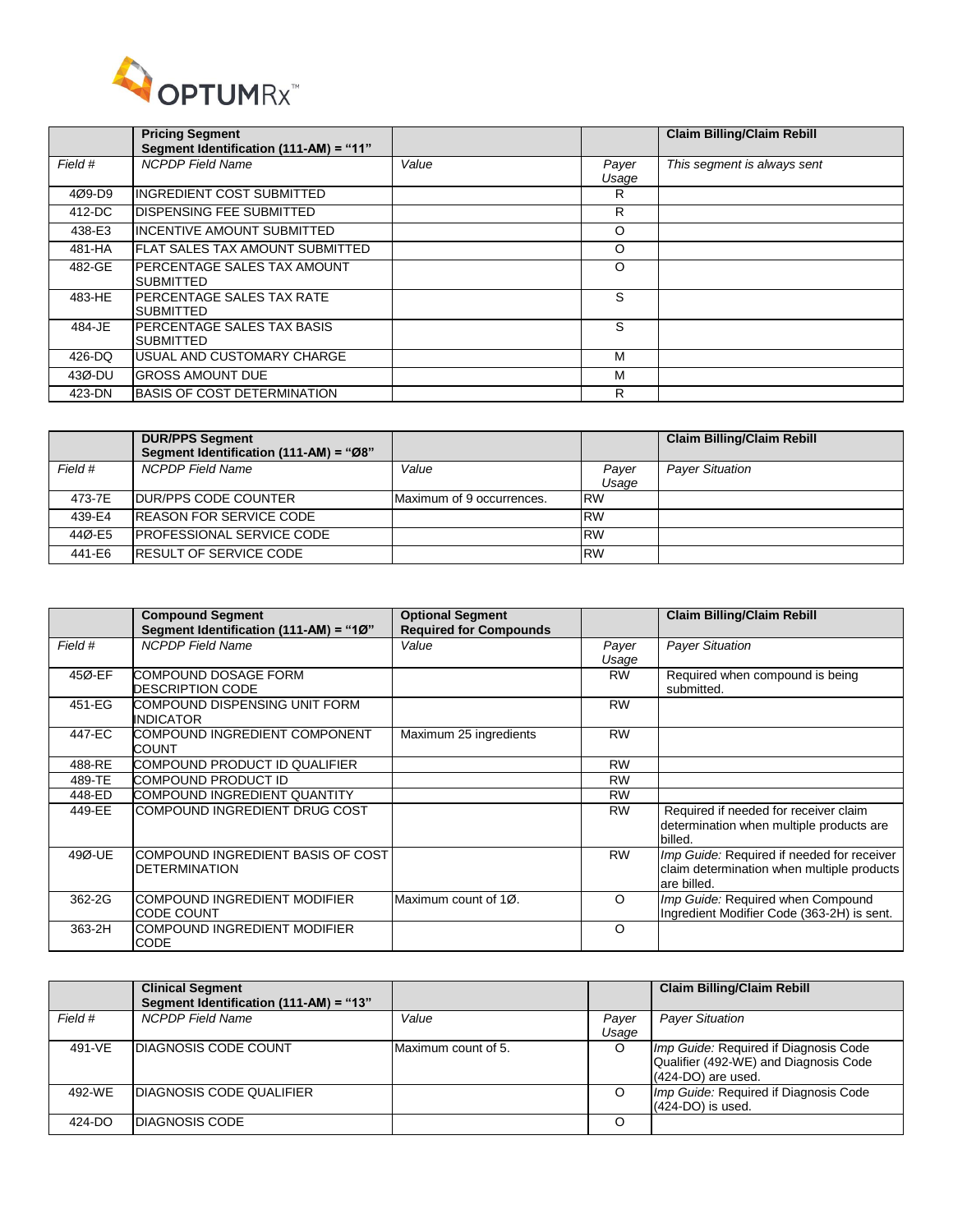

# **CLAIM BILLING/CLAIM REBILL PAID (OR DUPLICATE OF PAID) RESPONSE**

|         | <b>Response Transaction Header Segment</b> |                          |       | Claim Billing/Claim Rebill -<br>Accepted/Paid (or Duplicate of Paid) |
|---------|--------------------------------------------|--------------------------|-------|----------------------------------------------------------------------|
| Field # | <b>NCPDP Field Name</b>                    | Value                    | Payer | <b>Payer Situation</b>                                               |
|         |                                            |                          | Usaqe |                                                                      |
| 1Ø2-A2  | <b>VERSION/RELEASE NUMBER</b>              | DØ                       | M     |                                                                      |
| 1Ø3-A3  | <b>TRANSACTION CODE</b>                    | <b>B1.B3</b>             | М     |                                                                      |
| 1Ø9-A9  | <b>TRANSACTION COUNT</b>                   | Same value as in request | M     |                                                                      |
| 501-F1  | <b>HEADER RESPONSE STATUS</b>              | $A = Accepted$           | М     |                                                                      |
| 202-B2  | SERVICE PROVIDER ID QUALIFIER              | Same value as in request | M     |                                                                      |
| 201-B1  | SERVICE PROVIDER ID                        | Same value as in request | M     |                                                                      |
| 4Ø1-D1  | DATE OF SERVICE                            | Same value as in request | M     |                                                                      |

|         | <b>Response Message Segment</b><br>Segment Identification (111-AM) = "20" |       |                | Claim Billing/Claim Rebill -<br>Accepted/Paid (or Duplicate of Paid)  |
|---------|---------------------------------------------------------------------------|-------|----------------|-----------------------------------------------------------------------|
| Field # | NCPDP Field Name                                                          | Value | Paver<br>Usaqe | <b>Paver Situation</b>                                                |
| 504-F4  | MESSAGE                                                                   |       |                | Imp Guide: Required if text is needed for<br>clarification or detail. |

|         | <b>Response Insurance Segment</b><br>Segment Identification (111-AM) = "25" |       |       | Claim Billing/Claim Rebill -<br>Accepted/Paid (or Duplicate of Paid)                                                                      |
|---------|-----------------------------------------------------------------------------|-------|-------|-------------------------------------------------------------------------------------------------------------------------------------------|
| Field # | <b>NCPDP</b> Field Name                                                     | Value | Payer | <b>Payer Situation</b>                                                                                                                    |
|         |                                                                             |       | Usage |                                                                                                                                           |
| 3Ø1-C1  | <b>GROUP ID</b>                                                             |       | R     |                                                                                                                                           |
| 524-FO  | PLAN ID                                                                     |       | S     | Part-D                                                                                                                                    |
|         |                                                                             |       |       | Commercial                                                                                                                                |
| 302-C2  | CARDHOLDER ID                                                               |       | S     | Imp Guide: Required if the identification<br>to be used in future transactions is<br>different than what was submitted on the<br>request. |

|         | <b>Response Patient Segment</b><br>Segment Identification (111-AM) = "29" |       |                | Claim Billing/Claim Rebill -<br>Accepted/Paid (or Duplicate of Paid) |
|---------|---------------------------------------------------------------------------|-------|----------------|----------------------------------------------------------------------|
| Field # | NCPDP Field Name                                                          | Value | Paver<br>Usage | <b>Paver Situation</b>                                               |
| 31Ø-CA  | PATIENT FIRST NAME                                                        |       |                |                                                                      |
| 311-CB  | PATIENT LAST NAME                                                         |       |                |                                                                      |
| 304-C4  | DATE OF BIRTH                                                             |       |                |                                                                      |

|            | <b>Response Status Segment</b><br>Segment Identification (111-AM) = "21" |                                   |                | Claim Billing/Claim Rebill -<br>Accepted/Paid (or Duplicate of Paid) |
|------------|--------------------------------------------------------------------------|-----------------------------------|----------------|----------------------------------------------------------------------|
| Field #    | <b>NCPDP Field Name</b>                                                  | Value                             | Payer<br>Usage | <b>Payer Situation</b>                                               |
| $112 - AN$ | TRANSACTION RESPONSE STATUS                                              | $P =$ Paid<br>D=Duplicate of Paid | м              |                                                                      |
| 5Ø3-F3     | <b>AUTHORIZATION NUMBER</b>                                              |                                   | R              |                                                                      |
| 547-5F     | APPROVED MESSAGE CODE COUNT                                              | Maximum count of 5.               | S              |                                                                      |
| 548-6F     | APPROVED MESSAGE CODE                                                    |                                   | S              |                                                                      |
| 13Ø-UF     | ADDITIONAL MESSAGE INFORMATION<br><b>COUNT</b>                           | Maximum count of 25.              |                |                                                                      |
| 132-UH     | ADDITIONAL MESSAGE INFORMATION<br><b>QUALIFIER</b>                       |                                   |                |                                                                      |
| 526-FQ     | ADDITIONAL MESSAGE INFORMATION                                           |                                   |                |                                                                      |
| 131-UG     | ADDITIONAL MESSAGE INFORMATION<br><b>CONTINUITY</b>                      |                                   |                |                                                                      |

|         | <b>Response Claim Segment</b><br>Segment Identification (111-AM) = "22" |       |                | Claim Billing/Claim Rebill -<br>Accepted/Paid (or Duplicate of Paid) |
|---------|-------------------------------------------------------------------------|-------|----------------|----------------------------------------------------------------------|
| Field # | NCPDP Field Name                                                        | Value | Paver<br>Usaqe | <b>Paver Situation</b>                                               |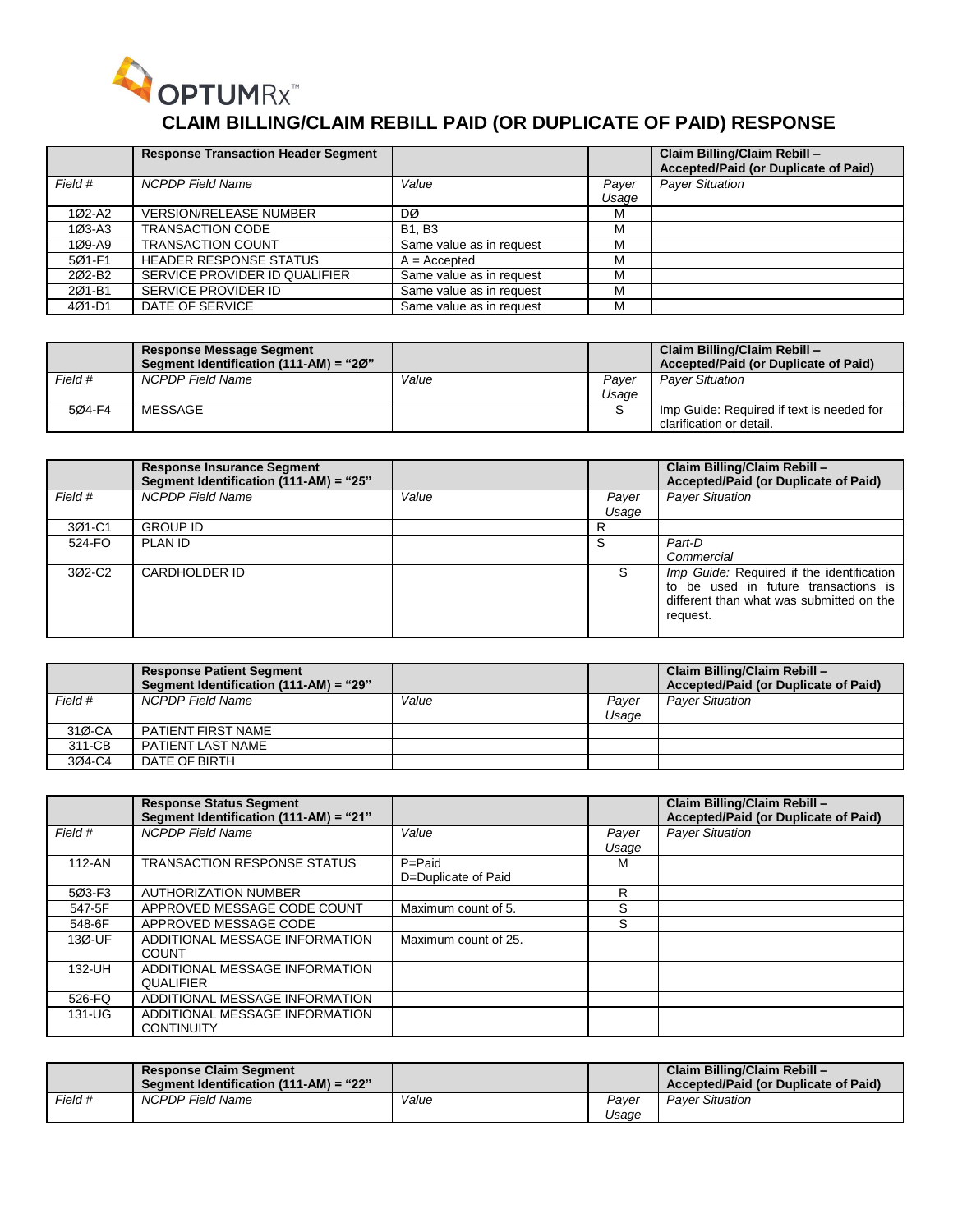

|                    | <b>Response Claim Segment</b><br>Segment Identification (111-AM) = "22" |                     |                | Claim Billing/Claim Rebill -<br>Accepted/Paid (or Duplicate of Paid)                                                                                                   |
|--------------------|-------------------------------------------------------------------------|---------------------|----------------|------------------------------------------------------------------------------------------------------------------------------------------------------------------------|
| Field #            | <b>NCPDP</b> Field Name                                                 | Value               | Payer<br>Usage | <b>Payer Situation</b>                                                                                                                                                 |
| 455-EM             | PRESCRIPTION/SERVICE REFERENCE<br>NUMBER QUALIFIER                      | $= RxBilling$       | м              | Imp Guide: For Transaction Code of<br>"B1", in the Response Claim Segment,<br>the Prescription/Service Reference<br>Number Qualifier (455-EM) is "1" (Rx)<br>Billing). |
| 402-D <sub>2</sub> | PRESCRIPTION/SERVICE REFERENCE<br><b>NUMBER</b>                         |                     | м              |                                                                                                                                                                        |
| 551-9F             | PREFERRED PRODUCT COUNT                                                 | Maximum count of 6. | S              |                                                                                                                                                                        |
| 552-AP             | PREFERRED PRODUCT ID QUALIFIER                                          |                     | S              |                                                                                                                                                                        |
| 553-AR             | PREFERRED PRODUCT ID                                                    |                     | S              |                                                                                                                                                                        |
| 554-AS             | PREFERRED PRODUCT INCENTIVE                                             |                     | S              |                                                                                                                                                                        |
| 555-AT             | PREFERRED PRODUCT COST SHARE<br><b>INCENTIVE</b>                        |                     | S              |                                                                                                                                                                        |
| 556-AU             | PREFERRED PRODUCT DESCRIPTION                                           |                     | S              |                                                                                                                                                                        |

|            | <b>Response Pricing Segment</b><br>Segment Identification (111-AM) = "23" |                     |                | Claim Billing/Claim Rebill -<br>Accepted/Paid (or Duplicate of Paid)                                                                                                                                                           |
|------------|---------------------------------------------------------------------------|---------------------|----------------|--------------------------------------------------------------------------------------------------------------------------------------------------------------------------------------------------------------------------------|
| Field #    | NCPDP Field Name                                                          | Value               | Payer          | <b>Payer Situation</b>                                                                                                                                                                                                         |
|            |                                                                           |                     | Usage          |                                                                                                                                                                                                                                |
| 5Ø5-F5     | PATIENT PAY AMOUNT                                                        |                     | R.             |                                                                                                                                                                                                                                |
| 5Ø6-F6     | <b>INGREDIENT COST PAID</b>                                               |                     | $\mathsf{R}$   |                                                                                                                                                                                                                                |
| 507-F7     | <b>DISPENSING FEE PAID</b>                                                |                     | $\overline{R}$ |                                                                                                                                                                                                                                |
| 558-AW     | FLAT SALES TAX AMOUNT PAID                                                |                     | $\overline{s}$ |                                                                                                                                                                                                                                |
| $559-AX$   | PERCENTAGE SALES TAX AMOUNT<br>PAID                                       |                     | $\overline{s}$ |                                                                                                                                                                                                                                |
| 56Ø-AY     | PERCENTAGE SALES TAX RATE PAID                                            |                     | s              | Imp Guide: Required if Percentage Sales<br>Tax Amount Paid (559-AX) is greater<br>than zero $(Ø)$ .                                                                                                                            |
| 561-AZ     | PERCENTAGE SALES TAX BASIS PAID                                           |                     |                | Imp Guide: Required if Percentage Sales<br>Tax Amount Paid (559-AX) is greater<br>than zero $(\emptyset)$ .                                                                                                                    |
| 521-FL     | <b>INCENTIVE AMOUNT PAID</b>                                              |                     | S              | Required if Incentive Amount Submitted<br>(438-E3) is greater than zero $(\emptyset)$ .                                                                                                                                        |
| 563-J2     | OTHER AMOUNT PAID COUNT                                                   | Maximum count of 3. | S              | Imp Guide: Required if Other Amount<br>Paid (565-J4) is used.                                                                                                                                                                  |
| 564-J3     | OTHER AMOUNT PAID QUALIFIER                                               |                     | $\overline{s}$ | Imp Guide: Required if Other Amount<br>Paid (565-J4) is used.                                                                                                                                                                  |
| 565-J4     | OTHER AMOUNT PAID                                                         |                     | S              | Required if Other Amount Claimed<br>Submitted (48Ø-H9) is greater than zero<br>$(\emptyset)$ .                                                                                                                                 |
| 566-J5     | OTHER PAYER AMOUNT RECOGNIZED                                             |                     | S              | Required if Other Payer Amount Paid<br>$(431-DV)$ is greater than zero (Ø) and<br>Coordination of Benefits/Other Payments<br>Segment is supported.                                                                             |
| 5Ø9-F9     | <b>TOTAL AMOUNT PAID</b>                                                  |                     | R              |                                                                                                                                                                                                                                |
| 522-FM     | <b>BASIS OF REIMBURSEMENT</b><br><b>DETERMINATION</b>                     |                     | S              | Required if Basis of Cost Determination<br>(432-DN) is submitted on billing.                                                                                                                                                   |
| 523-FN     | AMOUNT ATTRIBUTED TO SALES TAX                                            |                     | s              | Imp Guide: Required if Patient Pay<br>Amount (505-F5) includes sales tax that<br>is the financial responsibility of the<br>member but is not also included in any of<br>the other fields that add up to Patient<br>Pay Amount. |
| 512-FC     | ACCUMULATED DEDUCTIBLE AMOUNT                                             |                     | S              |                                                                                                                                                                                                                                |
| 513-FD     | REMAINING DEDUCTIBLE AMOUNT                                               |                     | S              |                                                                                                                                                                                                                                |
| $514 - FE$ | <b>REMAINING BENEFIT AMOUNT</b>                                           |                     | $\overline{s}$ |                                                                                                                                                                                                                                |
| 517-FH     | AMOUNT APPLIED TO PERIODIC<br><b>DEDUCTIBLE</b>                           |                     | S              |                                                                                                                                                                                                                                |
| 518-FI     | AMOUNT OF COPAY                                                           |                     | S              |                                                                                                                                                                                                                                |
| 52Ø-FK     | <b>AMOUNT EXCEEDING PERIODIC</b><br><b>BENEFIT MAXIMUM</b>                |                     | S              |                                                                                                                                                                                                                                |
| $572-4U$   | AMOUNT OF COINSURANCE                                                     |                     | S              |                                                                                                                                                                                                                                |
| 577-G3     | <b>ESTIMATED GENERIC SAVINGS</b>                                          |                     | $\overline{s}$ |                                                                                                                                                                                                                                |
| 128-UC     | SPENDING ACCOUNT AMOUNT<br><b>REMAINING</b>                               |                     | s              |                                                                                                                                                                                                                                |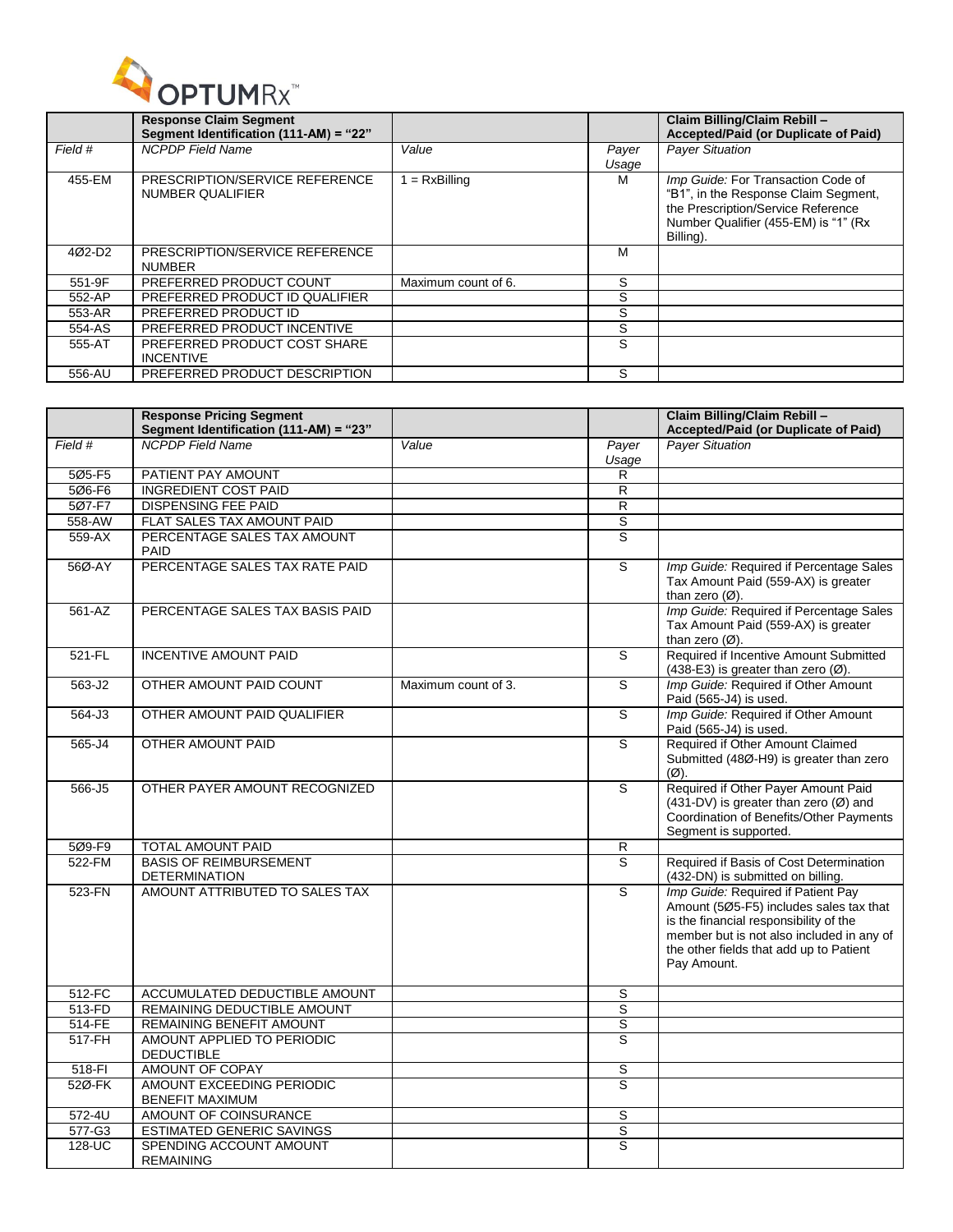

|            | <b>Response Pricing Segment</b><br>Segment Identification (111-AM) = "23"                   |       |                | Claim Billing/Claim Rebill -<br>Accepted/Paid (or Duplicate of Paid) |
|------------|---------------------------------------------------------------------------------------------|-------|----------------|----------------------------------------------------------------------|
| Field #    | <b>NCPDP</b> Field Name                                                                     | Value | Payer<br>Usage | <b>Payer Situation</b>                                               |
| $133 - UJ$ | AMOUNT ATTRIBUTED TO PROVIDER<br>NETWORK SELECTION                                          |       | S              |                                                                      |
| 134-UK     | AMOUNT ATTRIBUTED TO PRODUCT<br>SELECTION/BRAND DRUG                                        |       | S              |                                                                      |
| 135-UM     | AMOUNT ATTRIBUTED TO PRODUCT<br>SELECTION/NON-PREFERRED<br><b>FORMULARY SELECTION</b>       |       | S              |                                                                      |
| 136-UN     | AMOUNT ATTRIBUTED TO PRODUCT<br>SELECTION/BRAND NON-PREFERRED<br><b>FORMULARY SELECTION</b> |       | S              |                                                                      |

|         | <b>Response DUR/PPS Segment</b><br>Segment Identification (111-AM) = "24" | <b>Situation Segment</b>            |                | Claim Billing/Claim Rebill -<br>Accepted/Paid (or Duplicate of Paid) |
|---------|---------------------------------------------------------------------------|-------------------------------------|----------------|----------------------------------------------------------------------|
| Field # | <b>NCPDP</b> Field Name                                                   | Value                               | Payer<br>Usage | <b>Payer Situation</b>                                               |
| 567-J6  | DUR/PPS RESPONSE CODE COUNTER                                             | Maximum 9 occurrences<br>supported. | S              |                                                                      |
| 439-E4  | <b>REASON FOR SERVICE CODE</b>                                            |                                     | S              |                                                                      |
| 528-FS  | <b>CLINICAL SIGNIFICANCE CODE</b>                                         |                                     | S              |                                                                      |
| 529-FT  | OTHER PHARMACY INDICATOR                                                  |                                     | S              |                                                                      |
| 53Ø-FU  | PREVIOUS DATE OF FILL                                                     |                                     | S              |                                                                      |
| 531-FV  | <b>QUANTITY OF PREVIOUS FILL</b>                                          |                                     | S              |                                                                      |
| 532-FW  | DATABASE INDICATOR                                                        |                                     | S              |                                                                      |
| 533-FX  | OTHER PRESCRIBER INDICATOR                                                |                                     | S              |                                                                      |
| 544-FY  | DUR FREE TEXT MESSAGE                                                     |                                     | S              |                                                                      |
| 57Ø-NS  | DUR ADDITIONAL TEXT                                                       |                                     | S              |                                                                      |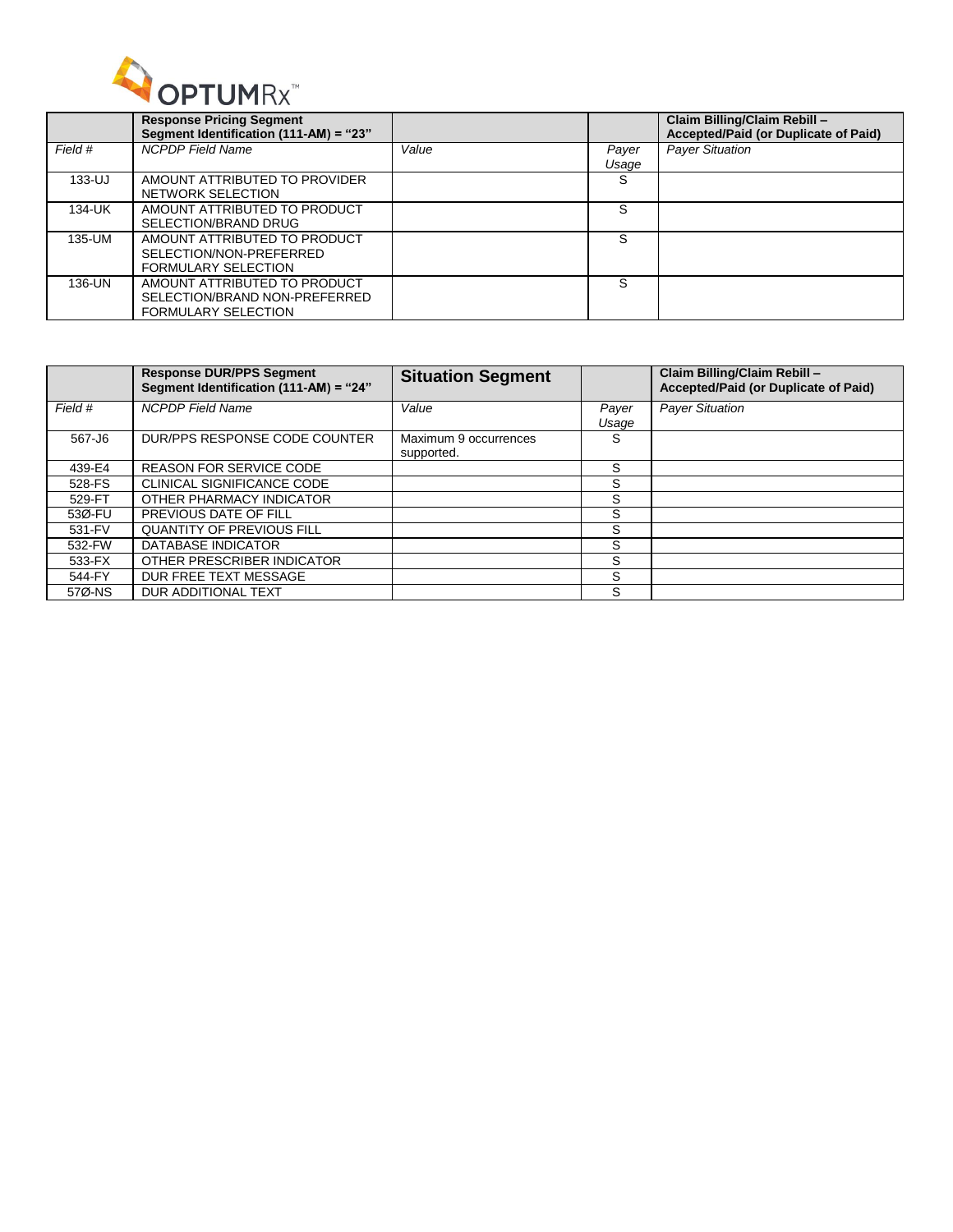

#### **CLAIM BILLING/CLAIM REBILL REJECTED/REJECTED RESPONSE**

#### **CLAIM BILLING/CLAIM REBILL REJECTED/REJECTED RESPONSE**

|            | <b>Response Transaction Header Segment</b> |                          |       | <b>Claim Billing/Claim Rebill</b><br><b>Rejected/Rejected</b> |
|------------|--------------------------------------------|--------------------------|-------|---------------------------------------------------------------|
| Field #    | <b>NCPDP Field Name</b>                    | Value                    | Payer | <b>Payer Situation</b>                                        |
|            |                                            |                          | Usage |                                                               |
| 1Ø2-A2     | <b>VERSION/RELEASE NUMBER</b>              | DØ                       | м     |                                                               |
| $103 - A3$ | <b>TRANSACTION CODE</b>                    | <b>B1, B3</b>            | м     |                                                               |
| 1Ø9-A9     | <b>TRANSACTION COUNT</b>                   | Same value as in request | М     |                                                               |
| 501-F1     | <b>HEADER RESPONSE STATUS</b>              | $R =$ Rejected           | M     |                                                               |
| 202-B2     | SERVICE PROVIDER ID QUALIFIER              | Same value as in request | М     |                                                               |
| 201-B1     | SERVICE PROVIDER ID                        | Same value as in request | М     |                                                               |
| 4Ø1-D1     | DATE OF SERVICE                            | Same value as in request | M     |                                                               |

|         | <b>Response Message Segment</b><br>Segment Identification (111-AM) = "20" | <b>Situation Segment</b> |                | <b>Claim Billing/Claim Rebill</b><br><b>Rejected/Rejected</b> |
|---------|---------------------------------------------------------------------------|--------------------------|----------------|---------------------------------------------------------------|
| Field # | NCPDP Field Name                                                          | Value                    | Paver<br>Usaɑe | <b>Paver Situation</b>                                        |
| 504-F4  | MESSAGE                                                                   |                          |                |                                                               |

|         | <b>Response Status Segment</b><br>Segment Identification (111-AM) = "21" |                      |                | <b>Claim Billing/Claim Rebill</b><br><b>Rejected/Rejected</b> |
|---------|--------------------------------------------------------------------------|----------------------|----------------|---------------------------------------------------------------|
| Field # | <b>NCPDP</b> Field Name                                                  | Value                | Payer<br>Usage | <b>Payer Situation</b>                                        |
| 112-AN  | <b>TRANSACTION RESPONSE STATUS</b>                                       | $R =$ Reject         | м              |                                                               |
| 5Ø3-F3  | <b>AUTHORIZATION NUMBER</b>                                              |                      | M              |                                                               |
| 51Ø-FA  | <b>REJECT COUNT</b>                                                      | Maximum count of 5.  | R              |                                                               |
| 511-FB  | <b>REJECT CODE</b>                                                       |                      | R.             |                                                               |
| 546-4F  | <b>REJECT FIELD OCCURRENCE</b><br><b>INDICATOR</b>                       |                      |                |                                                               |
| 13Ø-UF  | ADDITIONAL MESSAGE INFORMATION<br><b>COUNT</b>                           | Maximum count of 25. |                |                                                               |
| 132-UH  | ADDITIONAL MESSAGE INFORMATION<br>QUALIFIER                              |                      |                |                                                               |
| 526-FQ  | ADDITIONAL MESSAGE INFORMATION                                           |                      |                |                                                               |
| 131-UG  | ADDITIONAL MESSAGE INFORMATION<br><b>CONTINUITY</b>                      |                      |                |                                                               |

#### **CLAIM REVERSAL TRANSACTION**

The following lists the segments and fields in a Claim Reversal Transaction for the NCPDP *Telecommunication Standard Implementation Guide Version D.Ø*.

|            | <b>Transaction Header Segment</b> |                    |       | <b>Claim Reversal</b>  |
|------------|-----------------------------------|--------------------|-------|------------------------|
| Field #    | <b>NCPDP</b> Field Name           | Value              | Payer | <b>Payer Situation</b> |
|            |                                   |                    | Usage |                        |
| $101 - A1$ | <b>BIN NUMBER</b>                 | See B1 information | м     |                        |
| 1Ø2-A2     | <b>VERSION/RELEASE NUMBER</b>     | DØ                 | М     |                        |
| 1Ø3-A3     | <b>TRANSACTION CODE</b>           | <b>B2</b>          | М     |                        |
| 1Ø4-A4     | PROCESSOR CONTROL NUMBER          | See B1 information | М     |                        |
| 1Ø9-A9     | <b>TRANSACTION COUNT</b>          |                    | М     |                        |
| 202-B2     | SERVICE PROVIDER ID QUALIFIER     | <b>NPI</b>         | м     |                        |
| 201-B1     | SERVICE PROVIDER ID               | 01                 | м     |                        |
| 4Ø1-D1     | DATE OF SERVICE                   |                    | м     |                        |
| $110 - AK$ | SOFTWARE VENDOR/CERTIFICATION ID  | <b>Blanks</b>      | м     |                        |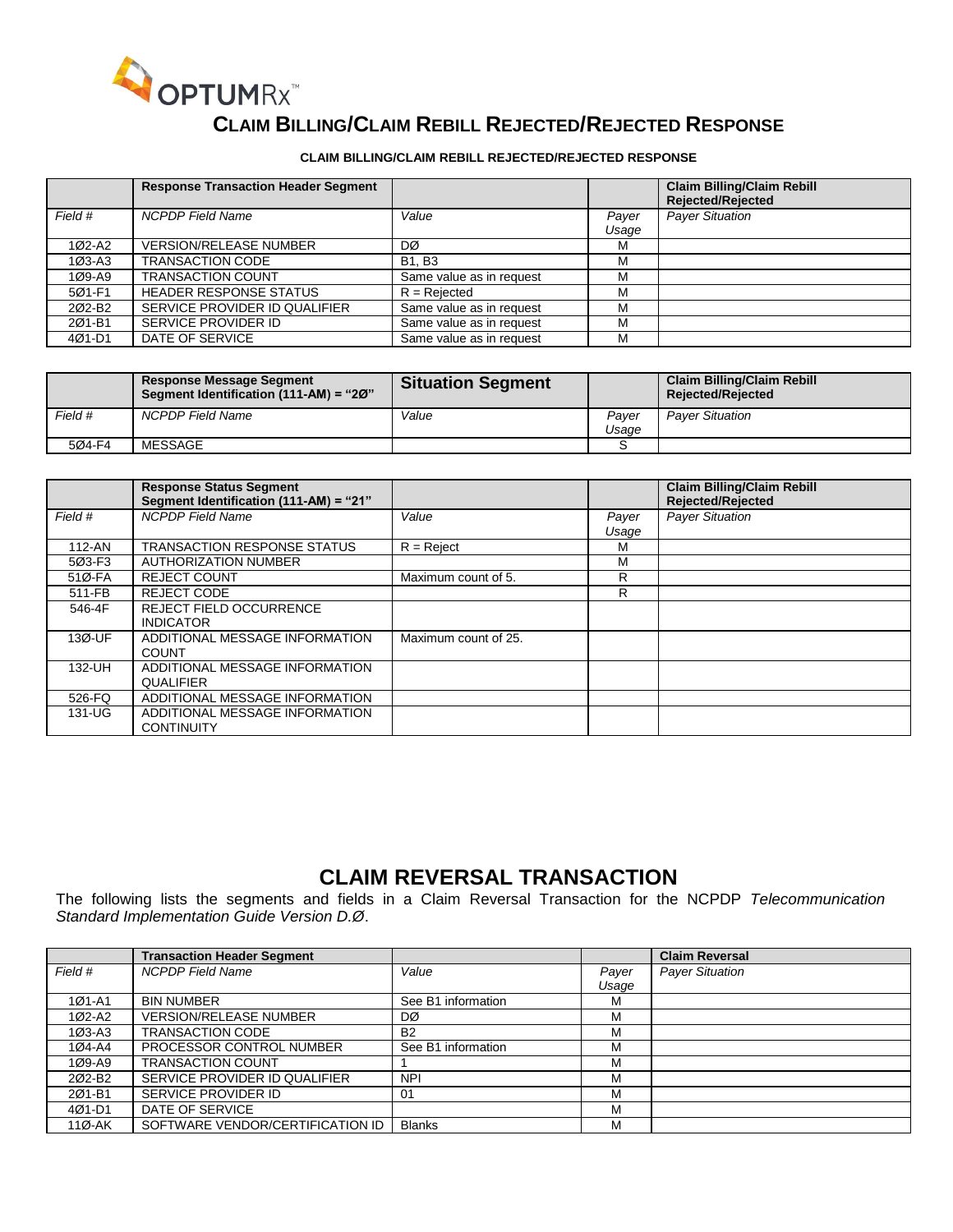

|         | <b>Insurance Segment</b>               |       |                | <b>Claim Reversal</b>  |
|---------|----------------------------------------|-------|----------------|------------------------|
|         | Segment Identification (111-AM) = "Ø4" |       |                |                        |
| Field # | NCPDP Field Name                       | Value | Paver<br>Usage | <b>Paver Situation</b> |
| 3Ø2-C2  | ICARDHOLDER ID                         |       | м              |                        |
| 3Ø1-C1  | <b>GROUP ID</b>                        |       |                |                        |

|         | <b>Claim Segment</b><br>Segment Identification (111-AM) = "Ø7" |       |                | <b>Claim Reversal</b>  |
|---------|----------------------------------------------------------------|-------|----------------|------------------------|
| Field # | <b>NCPDP</b> Field Name                                        | Value | Payer<br>Usage | <b>Payer Situation</b> |
| 455-EM  | <b>PRESCRIPTION/SERVICE REFERENCE</b><br>NUMBER QUALIFIER      |       | м              |                        |
| 4Ø2-D2  | <b>PRESCRIPTION/SERVICE REFERENCE</b><br><b>NUMBER</b>         |       | м              |                        |
| 436-E1  | <b>PRODUCT/SERVICE ID QUALIFIER</b>                            |       | м              |                        |
| 407-D7  | <b>PRODUCT/SERVICE ID</b>                                      |       | м              |                        |
| 4Ø3-D3  | <b>FILL NUMBER</b>                                             |       | м              |                        |
| 308-C8  | IOTHER COVERAGE CODE                                           |       | М              |                        |

|         | <b>Coordination of Benefits/Other</b><br><b>Payments Segment</b><br>Segment Identification (111-AM) = "Ø5" | <b>Situational Segment</b> |                | <b>Claim Reversal</b>  |
|---------|------------------------------------------------------------------------------------------------------------|----------------------------|----------------|------------------------|
| Field # | <b>NCPDP Field Name</b>                                                                                    | Value                      | Paver<br>Usage | <b>Paver Situation</b> |
| 337-4C  | COORDINATION OF BENEFITS/OTHER<br><b>PAYMENTS COUNT</b>                                                    | Maximum count of 9.        | М              |                        |
| 338-5C  | OTHER PAYER COVERAGE TYPE                                                                                  |                            | М              |                        |

|         | <b>DUR/PPS Segment</b><br>Segment Identification (111-AM) = "Ø8" | <b>Situational Segment</b> |                | <b>Claim Reversal</b>  |
|---------|------------------------------------------------------------------|----------------------------|----------------|------------------------|
| Field # | <b>NCPDP Field Name</b>                                          | Value                      | Payer<br>Usage | <b>Payer Situation</b> |
| 473-7E  | <b>IDUR/PPS CODE COUNTER</b>                                     | Maximum of 9 occurrences.  |                |                        |
| 439-E4  | <b>IREASON FOR SERVICE CODE</b>                                  |                            |                |                        |
| 44Ø-E5  | <b>IPROFESSIONAL SERVICE CODE</b>                                |                            |                |                        |
| 441-E6  | <b>IRESULT OF SERVICE CODE</b>                                   |                            |                |                        |
| 474-8E  | <b>IDUR/PPS LEVEL OF EFFORT</b>                                  |                            |                |                        |

#### **CLAIM REVERSAL ACCEPTED/APPROVED RESPONSE**

|                    | <b>Response Transaction Header Segment</b> |                          |       | Claim Reversal - Accepted/Approved |
|--------------------|--------------------------------------------|--------------------------|-------|------------------------------------|
| Field #            | <b>NCPDP</b> Field Name                    | Value                    | Payer | <b>Payer Situation</b>             |
|                    |                                            |                          | Usage |                                    |
| $102-A2$           | <b>VERSION/RELEASE NUMBER</b>              | DØ                       | M     |                                    |
| $103 - A3$         | <b>TRANSACTION CODE</b>                    | <b>B2</b>                | М     |                                    |
| 1Ø9-A9             | <b>TRANSACTION COUNT</b>                   | Same value as in request | М     |                                    |
| 5Ø1-F1             | <b>HEADER RESPONSE STATUS</b>              | $A = Accepted$           | M     |                                    |
| 202-B <sub>2</sub> | SERVICE PROVIDER ID QUALIFIER              | Same value as in request | М     |                                    |
| 201-B1             | SERVICE PROVIDER ID                        | Same value as in request | M     |                                    |
| 4Ø1-D1             | DATE OF SERVICE                            | Same value as in request | M     |                                    |